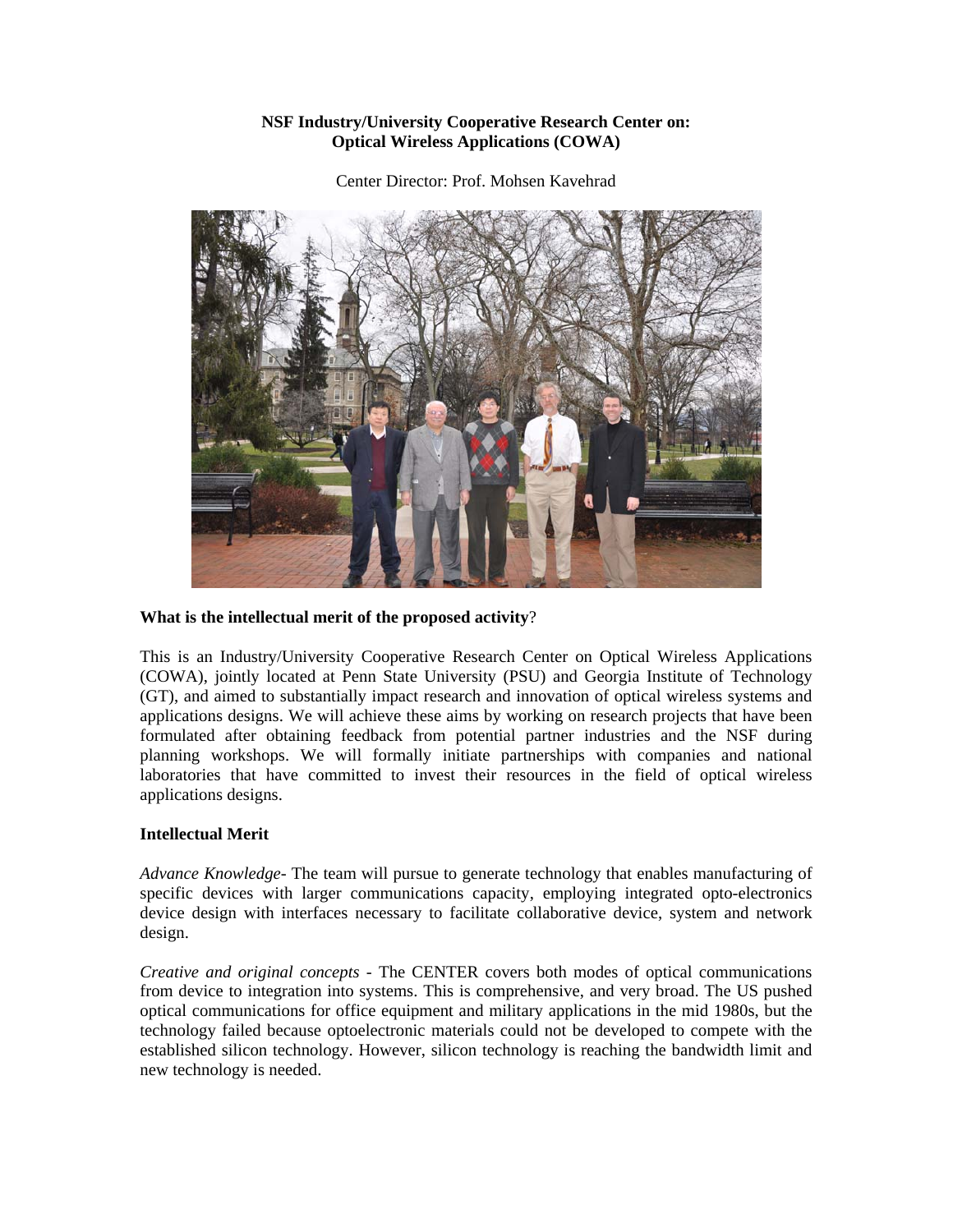*Well conceived and organized proposed ideas* - Two branches of optical wireless have emerged contemporaneously. In one branch, semiconductor Light Emitting Diode (LED) is considered to be the future primary lighting source for buildings, automobiles and aircrafts. The second branch uses coded optical signals within two coherent optical side bands centered at different wavelengths. The NSF I/UCRC at PSU will develop the first branch of optical wireless technology and physical components, while the joining NSF I/UCRC Site at the GT will develop the same for the second branch. Thus, the envisioned Center is based on the integration of interdisciplinary expertise at PSU, and GT with devices and systems-based engineering design and networking concepts. The two institutions are leaders in this field. The planning workshops were successful, and the research agenda was developed. The membership agreement has been developed, and the intellectual property agreement is consistent with I/UCRC practice.

*Why the research is important -* The research and development effort in North America on optical wireless and its applications are not commensurate with the potentially broad societal improvements. This is an emerging important area, with a great potential and many industries will benefit from the research. Demands by the communications industry for greater and greater bandwidth push the capability of conventional wireless technology. Optical communications have a far greater bandwidth.

This means new devices and systems have to be developed. This CENTER addresses this new technological sector. The students will be the workforce to propel US industry into this new technology.

#### **What are the broader impacts of the proposed activity?**

*Participation of underrepresented groups* - The CENTER places a strong emphasis on recruitment and involvement of students from underrepresented groups. The recruitment plan is detailed and should provide a strong base for enhancement of participation of underrepresented students.

## *Enhancement of the infrastructure* - The research and students will enhance the infrastructure for this industry.

*Benefits to society or the economy* - The knowledge discovered during the exploratory phase of the projects can bring about major advancements in the performance of various classes of computers from server machines to supercomputers; the proposed concepts based on LEDs and Lasers will be beneficial to society and important to maintain leadership in communications technology. Since the wireless devices will integrate with existing hardware there will be a low barrier to market entry and large potential. Activities will provide opportunities for interdisciplinary education. Results will be disseminated by publications, conferences, lectures, and semi-annual teleconferences. Underrepresented minority groups will be included in recruiting and summer internships with industrial partners. Both Penn State and Georgia-Tech have co-op programs and relationships with the National Minority Supplier Development Council institutions to facilitate recruiting of undergraduates as well as high school students. The US needs this research and the ensuing workforce to keep ahead in communications and computing technologies.